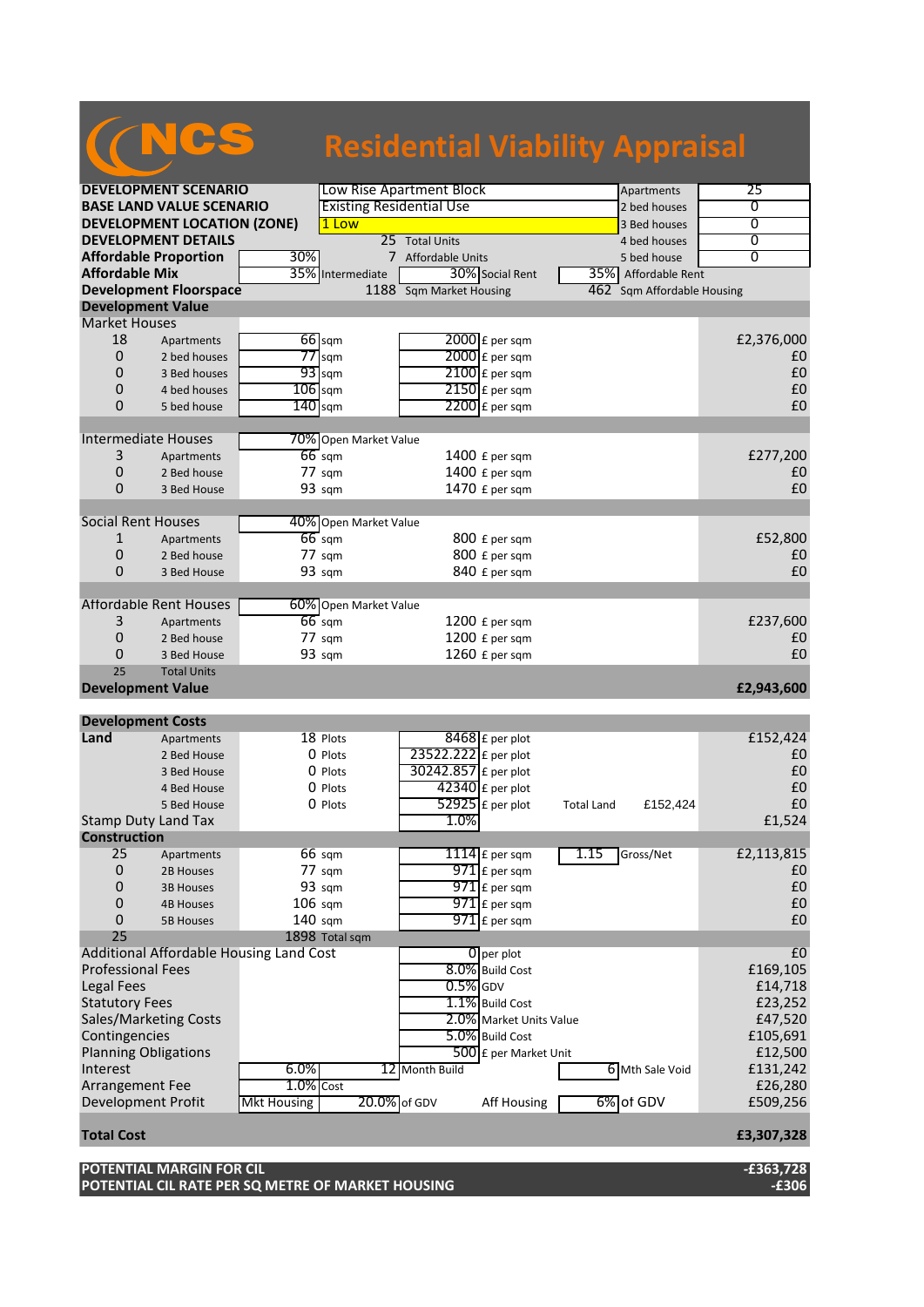# NCS

### **Residential Viability Appraisal**

| <b>DEVELOPMENT SCENARIO</b>                            |                                         |                    |                                 | Low Rise Apartment Block | Apartments        | 25                         |                  |
|--------------------------------------------------------|-----------------------------------------|--------------------|---------------------------------|--------------------------|-------------------|----------------------------|------------------|
| <b>BASE LAND VALUE SCENARIO</b>                        |                                         |                    | <b>Existing Residential Use</b> |                          |                   | 2 bed houses               | 0                |
|                                                        | <b>DEVELOPMENT LOCATION (ZONE)</b>      |                    | 2 Medium                        |                          |                   | 3 Bed houses               | $\overline{0}$   |
|                                                        | <b>DEVELOPMENT DETAILS</b>              |                    |                                 | 25 Total Units           |                   | 4 bed houses               | 0                |
|                                                        | <b>Affordable Proportion</b>            | 30%                |                                 | 7 Affordable Units       |                   | 5 bed house                | 0                |
| <b>Affordable Mix</b>                                  |                                         |                    | 35% Intermediate                | 30% Social Rent          | 35%               | Affordable Rent            |                  |
|                                                        | <b>Development Floorspace</b>           |                    |                                 | 1188 Sqm Market Housing  |                   | 462 Sqm Affordable Housing |                  |
| <b>Development Value</b>                               |                                         |                    |                                 |                          |                   |                            |                  |
| <b>Market Houses</b>                                   |                                         |                    |                                 |                          |                   |                            |                  |
| 18                                                     | Apartments                              |                    | 66 sqm                          | 2700 £ per sqm           |                   |                            | £3,207,600       |
| 0                                                      | 2 bed houses                            |                    | $77$ sqm                        | $2700$ £ per sqm         |                   |                            | £0               |
| 0                                                      | 3 Bed houses                            |                    | $93$ sqm                        | $2775$ $E$ per sqm       |                   |                            | £0               |
| 0                                                      | 4 bed houses                            | $106$ sqm          |                                 | $2900$ £ per sqm         |                   |                            | £0               |
| 0                                                      | 5 bed house                             | $140$ sqm          |                                 | $3015$ £ per sqm         |                   |                            | £0               |
|                                                        |                                         |                    |                                 |                          |                   |                            |                  |
| Intermediate Houses                                    |                                         |                    | 70% Open Market Value           |                          |                   |                            |                  |
| 3                                                      | Apartments                              |                    | $66$ sqm                        | 1890 £ per sqm           |                   |                            | £374,220         |
| 0                                                      | 2 Bed house                             |                    | 77 sqm                          | 1890 £ per sqm           |                   |                            | £0               |
| 0                                                      | 3 Bed House                             |                    | 93 sqm                          | 1942.5 £ per sqm         |                   |                            | £0               |
|                                                        |                                         |                    |                                 |                          |                   |                            |                  |
| <b>Social Rent Houses</b>                              |                                         |                    | 40% Open Market Value           |                          |                   |                            |                  |
| $\mathbf{1}$                                           | Apartments                              |                    | $66$ sqm                        | 1080 £ per sqm           |                   |                            | £71,280          |
| 0                                                      | 2 Bed house                             |                    | $77 \text{ s}$ gm               | 1080 £ per sqm           |                   |                            | £0               |
| 0                                                      | 3 Bed House                             |                    | 93 sqm                          | 1110 £ per sqm           |                   |                            | £0               |
|                                                        |                                         |                    |                                 |                          |                   |                            |                  |
| <b>Affordable Rent Houses</b><br>60% Open Market Value |                                         |                    |                                 |                          |                   |                            |                  |
| 3                                                      | Apartments                              |                    | $66$ sqm                        | 1620 £ per sqm           |                   |                            | £320,760         |
| 0                                                      | 2 Bed house                             |                    | $77 \text{ sqm}$                | 1620 £ per sqm           |                   |                            | £0               |
| 0                                                      |                                         |                    | 93 sqm                          | 1665 £ per sqm           |                   |                            | £0               |
| 25                                                     | 3 Bed House                             |                    |                                 |                          |                   |                            |                  |
|                                                        | <b>Total Units</b>                      |                    |                                 |                          |                   |                            |                  |
| <b>Development Value</b>                               |                                         |                    |                                 |                          |                   |                            | £3,973,860       |
| <b>Development Costs</b>                               |                                         |                    |                                 |                          |                   |                            |                  |
| Land                                                   | Apartments                              |                    | 18 Plots                        | 17544 $E$ per plot       |                   |                            | £315,792         |
|                                                        | 2 Bed House                             |                    | 0 Plots                         | 48733.333 £ per plot     |                   |                            | £0               |
|                                                        | 3 Bed House                             |                    | 0 Plots                         | 62657.143 £ per plot     |                   |                            | £0               |
|                                                        | 4 Bed House                             |                    | 0 Plots                         | $87720$ £ per plot       |                   |                            | £0               |
|                                                        | 5 Bed House                             |                    | 0 Plots                         | 109650 £ per plot        |                   |                            | £0               |
| <b>Stamp Duty Land Tax</b>                             |                                         |                    |                                 | 3.0%                     | <b>Total Land</b> | £315,792                   | £9,474           |
| <b>Construction</b>                                    |                                         |                    |                                 |                          |                   |                            |                  |
| 25                                                     | Apartments                              |                    | $66 \text{ sqm}$                |                          | 1.15              | Gross/Net                  |                  |
| 0                                                      |                                         |                    |                                 | 1114 $E$ per sqm         |                   |                            | £2,113,815<br>£0 |
|                                                        | 2B Houses                               |                    | 77 sqm                          | $971$ $E$ per sqm        |                   |                            |                  |
| 0                                                      | <b>3B Houses</b>                        |                    | 93 sqm                          | 971 £ per sqm            |                   |                            | £0               |
| 0                                                      | <b>4B Houses</b>                        | $106$ sqm          |                                 | $971$ $E$ per sqm        |                   |                            | £0               |
| 0                                                      | <b>5B Houses</b>                        | $140$ sqm          |                                 | 971 £ per sqm            |                   |                            | £0               |
| 25                                                     |                                         |                    | 1898 Total sqm                  |                          |                   |                            |                  |
|                                                        | Additional Affordable Housing Land Cost |                    |                                 | 9000 per plot            |                   |                            | £63,000          |
| <b>Professional Fees</b>                               |                                         |                    | 8.0% Build Cost                 |                          |                   | £169,105                   |                  |
| Legal Fees                                             |                                         |                    |                                 | $0.5%$ GDV               |                   |                            | £19,869          |
| <b>Statutory Fees</b>                                  |                                         |                    |                                 | 1.1% Build Cost          |                   |                            | £23,252          |
| <b>Sales/Marketing Costs</b>                           |                                         |                    |                                 | 2.0% Market Units Value  |                   |                            | £64,152          |
| Contingencies                                          |                                         |                    |                                 | 5.0% Build Cost          |                   |                            | £108,841         |
| <b>Planning Obligations</b>                            |                                         |                    |                                 | 500 £ per Market Unit    |                   |                            | £12,500          |
| Interest                                               |                                         | 6.0%               |                                 | 12 Month Build           |                   | 6 Mth Sale Void            | £151,464         |
| Arrangement Fee                                        |                                         | $1.0%$ Cost        |                                 |                          |                   |                            | £28,873          |
| Development Profit                                     |                                         | <b>Mkt Housing</b> | 20.0% of GDV                    | Aff Housing              |                   | 6% of GDV                  | £687,496         |
| <b>Total Cost</b>                                      |                                         |                    |                                 |                          |                   |                            | £3,767,632       |

**POTENTIAL MARGIN FOR CIL £206,228 POTENTIAL CIL RATE PER SQ METRE OF MARKET HOUSING £174**